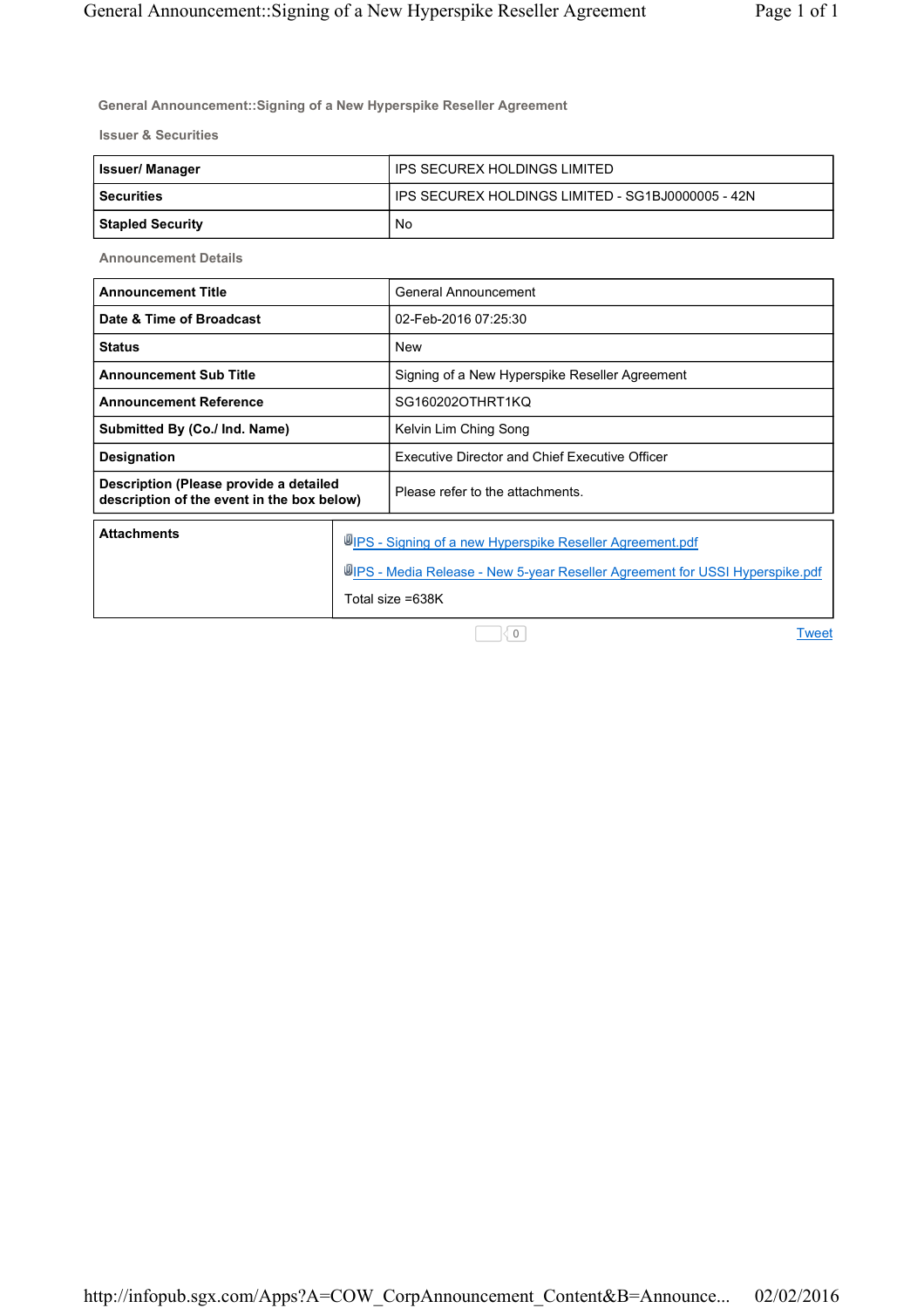

 **IPS SECUREX HOLDINGS LIMITED** (Company Registration No. 201327639H) (Incorporated in the Republic of Singapore)

## **SIGNING OF A NEW HYPERSPIKE RESELLER AGREEMENT**  \_\_\_\_\_\_\_\_\_\_\_\_\_\_\_\_\_\_\_\_\_\_\_\_\_\_\_\_\_\_\_\_\_\_\_\_\_\_\_\_\_\_\_\_\_\_\_\_\_\_\_\_\_\_\_\_\_\_\_\_\_\_\_\_\_\_\_\_\_\_\_\_\_

 $\frac{1}{2}$  ,  $\frac{1}{2}$  ,  $\frac{1}{2}$  ,  $\frac{1}{2}$  ,  $\frac{1}{2}$  ,  $\frac{1}{2}$  ,  $\frac{1}{2}$  ,  $\frac{1}{2}$  ,  $\frac{1}{2}$  ,  $\frac{1}{2}$  ,  $\frac{1}{2}$  ,  $\frac{1}{2}$  ,  $\frac{1}{2}$  ,  $\frac{1}{2}$  ,  $\frac{1}{2}$  ,  $\frac{1}{2}$  ,  $\frac{1}{2}$  ,  $\frac{1}{2}$  ,  $\frac{1$ 

The Board of Directors (the "**Board**" or "**Directors**") of IPS Securex Holdings Limited (the "**Company**" and, together with its subsidiaries, the "**Group**") is pleased to announce that the Company's wholly-owned subsidiary, IPS Securex Pte. Ltd. ("**IPS**"), has on 1 February 2016 entered into a new Hyperspike Reseller Agreement (the "**Agreement**") with UnderSea Sensor Systems, Inc. ("**USSI**"), a company incorporated in Delaware, United States of America, for a five-year period to market and sell USSI's Hyperspike products, including its range of Acoustic Hailing Devices, within the following exclusive and non-exclusive geographic regions:

#### Exclusive Geographic Regions

- 
- Sri Lanka · **Japan**
- 
- Indonesia · · · · · · · · · · · · · · · Taiwan
- 
- 
- Thailand China
- Hong Kong **· Macau**

#### Non-Exclusive Geographic Regions

 $\bullet$  India<sup>(1)</sup>

#### Note:

(1) Under the Agreement, the sales of the Hyperspike products in Australia and India are undertaken exclusively with certain customers whom IPS has an existing relationship with.

The Agreement will commence with immediate effect and will supercede the existing reseller agreement dated 9 March 2015 which had been entered into by IPS with Ultra Electronics – USSI as disclosed in the Company's announcement on SGXNET dated 9 March 2015.

None of the Directors or substantial shareholders of the Company has any interest, directly or indirectly, in the Agreement, save for their shareholdings in the Company.

- Singapore **· Contract Australia**<sup>(1)</sup>
	-
- · Brunei · South Korea
	-
	- Malaysia **· Cambodia · Cambodia**
- Vietnam · **Myanmar** 
	-
	-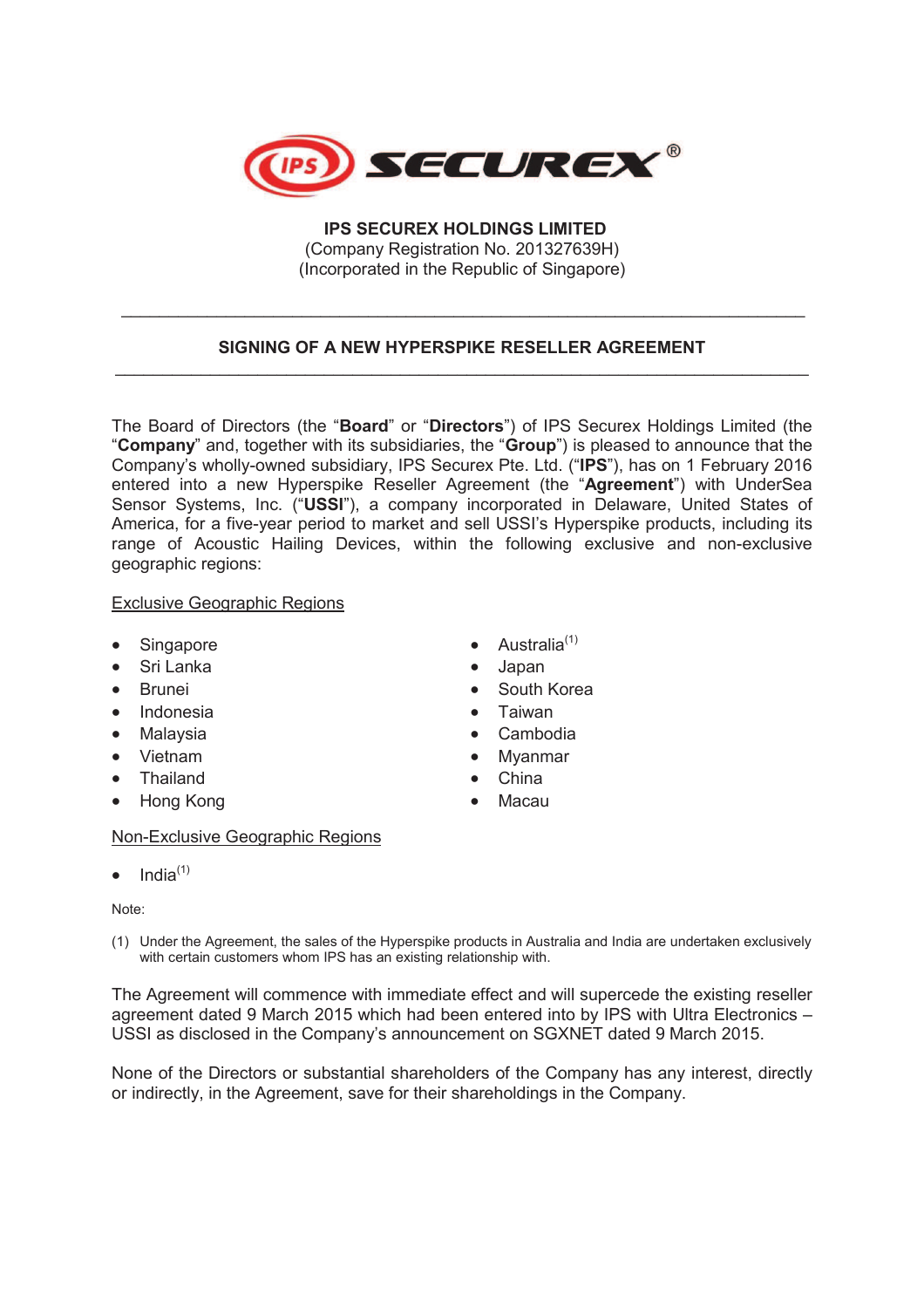### **About Ultra Electronics – USSI (http://www.ultra-ussi.com/)**

Ultra Electronics – USSI is a company located in the United States of America that designs, develops and produces advanced electronics, electro-mechanical and hydro-acoustic sensor and sensor systems for military, homeland security and commercial applications.

By Order of the Board

Kelvin Lim Ching Song Executive Director and Chief Executive Officer 2 February 2016

*This announcement has been prepared by IPS Securex Holdings Limited (the "Company") and its contents have been reviewed by the Company's sponsor, United Overseas Bank Limited (the "Sponsor"), for compliance with the relevant rules of the Singapore Exchange Securities Trading Limited (the "SGX-ST"). The Sponsor has not independently verified the contents of this announcement.* 

*This announcement has not been examined or approved by the SGX-ST. The Sponsor and the SGX-ST assume no responsibility for the contents of this announcement, including the correctness of any of the statements or opinions made or reports contained in this announcement.* 

*The contact persons for the Sponsor are Mr Khong Choun Mun, Managing Director, Equity Capital Markets and Mr David Tham, Senior Director, Equity Capital Markets, who can be contacted at 80 Raffles Place, #03-03 UOB Plaza 1, Singapore 048624, Telephone: +65 6533 9898.*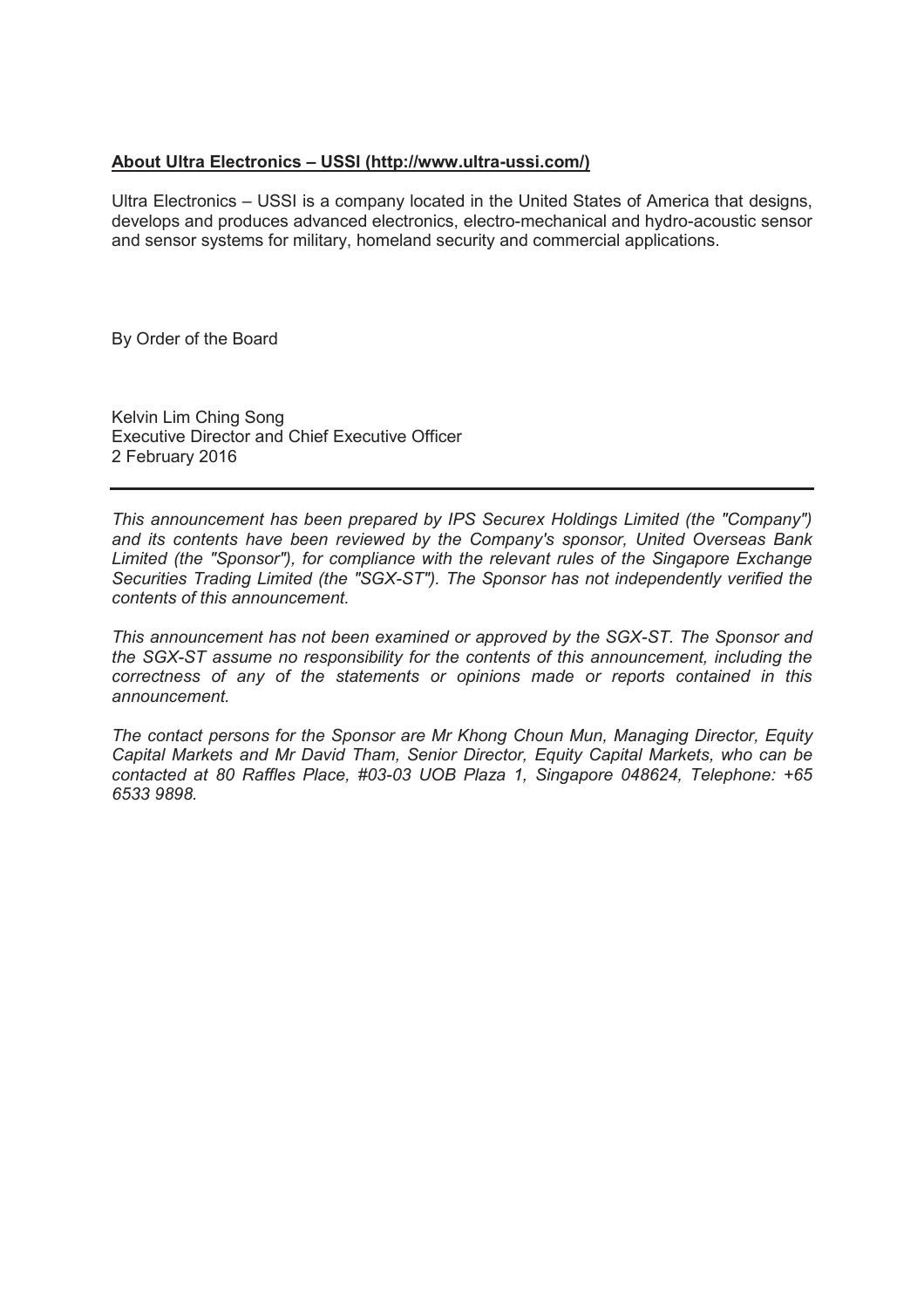

 $\overline{a}$ 

**IPS Securex Holdings Limited Company Registration Number: 201327639H Incorporated in the Republic of Singapore 71 Tech Park Crescent, Singapore 638072 www.ips-securex.com**

**Media Release** 

# **IPS Securex's new 5-year reseller agreement for USSI's Hyperspike range of acoustic hailing devices, expands coverage to China**

· **15 geographical regions now on an exclusive basis, including new addition, China** 

**SINGAPORE, 2 February 2016 – IPS Securex Holdings Limited ("IPS Securex" or the "Comp***a***ny**" and, together with its subsidiaries, the "**Group**"), a leading provider of security products and integrated security solutions with an established regional presence in the Asia-Pacific, today announced that the Company's wholly-owned subsidiary, IPS Securex Pte. Ltd. ("IPSPL"), has entered into a new reseller agreement (the "Agreement") with UnderSea Sensor Systems, Inc. ("USSI") for the distribution of USSI's Hyperspike range of acoustic hailing devices ("Hyperspike AHD"), for a period of five years.

The Agreement now covers the geographical regions of Australia<sup>1</sup>, Brunei, Cambodia, China, Hong Kong, Indonesia, Macau, Malaysia, Myanmar, Japan, Singapore, South Korea, Sri Lanka, Taiwan, Thailand, and Vietnam on an exclusive business, with India<sup>1</sup> on a non-exclusive basis. China is a new addition to the list and is on an exclusive basis, whereas Hong Kong and Macau, which was previously on a non-exclusive basis under the existing reseller agreement, is now on an exclusive basis under the Agreement. The Agreement will commence with immediate effect and supersedes the existing reseller agreement between IPSPL with USSI.

 $1$  Under the Agreement, the sales of Hyperspike AHD in Australia and India are undertaken exclusively with certain customers with whom IPS Securex has an existing relationship with.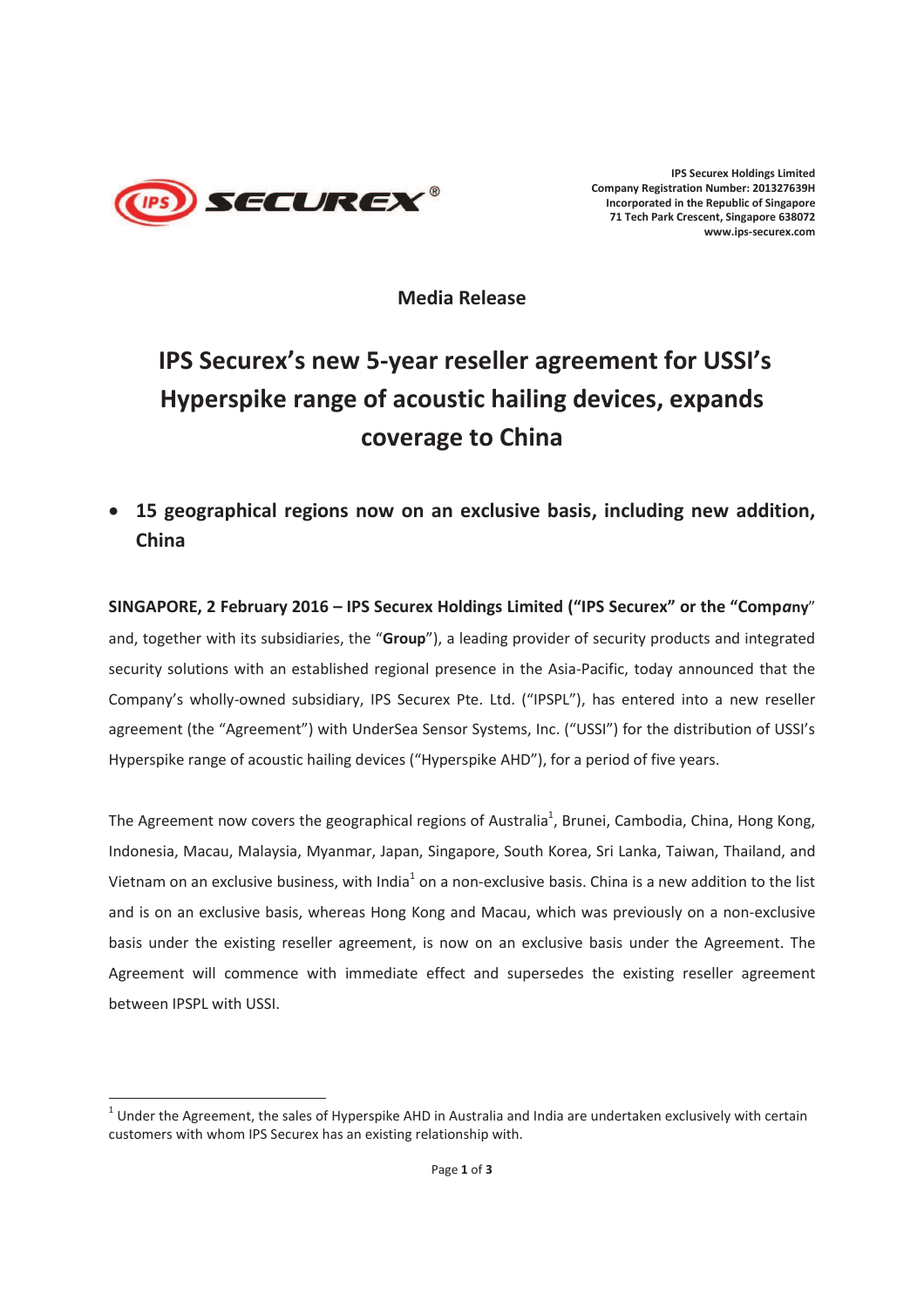Mr Kelvin Lim (᷇䶂ᆻ), Executive Director and Chief Executive Officer of IPS Securex commented: *"We are pleased to secure more exclusive distribution rights for Hyperspike AHD, especially for a huge market like China. We appreciate the confidence and faith that USSI has placed on us and we will continue to work hard to ensure greater market penetration for Hyperspike AHDs in the Asia-Pacific."* 

IPS Securex first secured its reseller agreement with USSI in 2009 for the distribution of its Hyperspike AHD, and was further awarded the "Hyperspike Excellence in Sales Award" for the years 2010 and 2011, and "Hyperspike Reseller of the Year" for the years 2012 and 2013 by USSI for being one of the top sales performers amongst its resellers globally. In 2015, IPS Securex expanded its distribution of the Hyperspike AHD to 15 geographical regions, 13 of which are on an exclusive basis.

End.

## **Note to Media: This media release is to be read in conjunction with the announcement issued on SGXNET on the same date.**

### **About Ultra Electronics – USSI (http://www.ultra-ussi.com/)**

USSI is a company located in the United States of America that designs, develops and produces advanced electronics, electro-mechanical and hydro-acoustic sensor and sensor systems for military, homeland security and commercial applications.

# **About IPS Securex Holdings Limited (www.ips-securex.com)**

IPS Securex is one of Singapore's leading providers of security products and integrated security solutions to commercial entities and government bodies and agencies in the Asia-Pacific.

Since 2000, it has been providing security products and integrated security solutions for various security requirements including checkpoint security, law enforcement and the protection and surveillance of buildings and critical infrastructure. It is a one-stop security solutions provider - from the supply of a broad range of security products, the design, installation, testing and commissioning of integrated security solutions, to the provision of maintenance support and leasing services to its customers. Carrying over 100 types of security products, the Group has distribution rights for some of its products spanning across 17 countries in the Asia-Pacific including Singapore, Cambodia, Brunei, Vietnam, Indonesia, Malaysia, Thailand, Myanmar, Philippines, Laos, China (including Hong Kong and Macau), Australia, India, Sri Lanka, Japan, South Korea, Taiwan.

Over the years, IPS Securex has received several sales, business and branding awards and built an accomplished reputation in the security products and solutions industry. Some of its awards include the Enterprise 50 Award in 2009, the Singapore SME 500 Company Award in 2010, the Top 100 Singapore